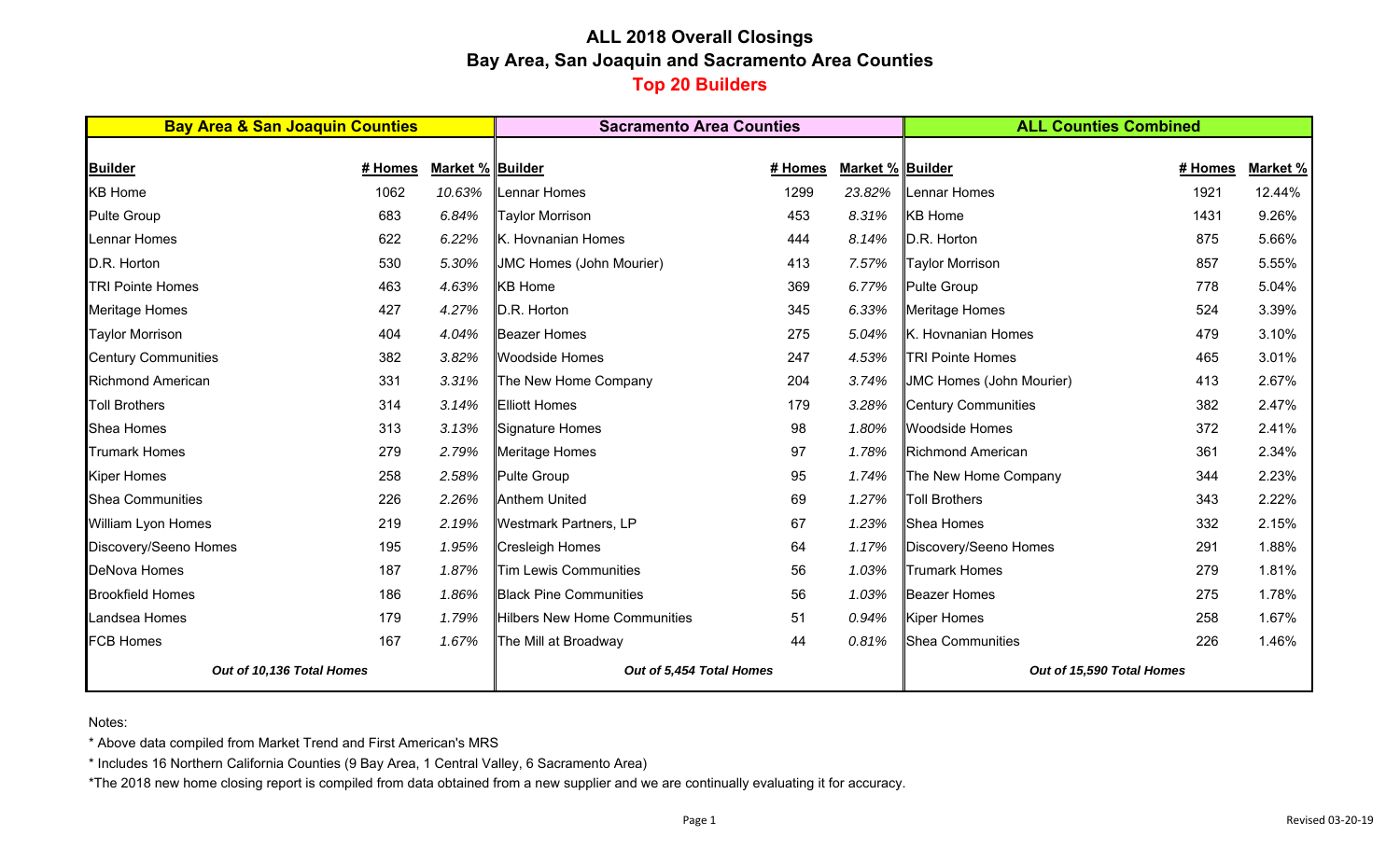## **ALL 2018**

#### **Top 20 Builders in Bay Area & San Joaquin Counties Combined**

**(Includes: Alameda, Contra Costa, Santa Clara, San Francisco, San Joaquin, Solano, San Mateo, Monterey, San Benito, and Sonoma)**

| <b>Builder</b>   | # Homes Market % Builder |        |                            | <i>∔</i> Homes | Market % Builder |                         | # Homes | <b>Market % Builder</b> |                         | # Homes | <u>Market %</u> |
|------------------|--------------------------|--------|----------------------------|----------------|------------------|-------------------------|---------|-------------------------|-------------------------|---------|-----------------|
| KB Home          | 1062                     | 10.63% | Meritage Homes             | 427            | 4.27%            | Shea Homes              | 313     | 3.13%                   | William Lyon Homes      | 219     | 2.19%           |
| Pulte Group      | 683                      | 6.84%  | <b>Tavlor Morrison</b>     | 404            | 4.04%            | Discovery/Seeno Homes   | 291     | 2.91%                   | DeNova Homes            | 187     | 1.87%           |
| Lennar Homes     | 622                      | 6.22%  | <b>Century Communities</b> | 382            | $3.82\%$         | <b>Trumark Homes</b>    | 279     | 2.79%                   | <b>Brookfield Homes</b> | 186     | 1.86%           |
| D.R. Horton      | 530                      | 5.30%  | Richmond American          | 331            | 3.31%            | Kiper Homes             | 258     | 2.58%                   | Landsea Homes           |         | 1.79%           |
| TRI Pointe Homes | 463                      | 4.63%  | <b>Toll Brothers</b>       | 314            | 3.14%            | <b>Shea Communities</b> | 226     | $2.26\%$                | FCB Homes               | 167     | 1.67%           |

*Out of 10,136 Total Homes*

#### **ALL 2018**

#### **Top 20 Builders in Bay Area & San Joaquin Counties**

**(Includes: Alameda, Contra Costa, Santa Clara, San Francisco, San Joaquin, Solano, San Mateo, Monterey, San Benito, and Sonoma)**

| Alameda                      | # Homes |        | <b>Market % Contra Costa</b> | # Homes         | Market % | Santa Clara                | # Homes | Market % | San Joaquin                         | # Homes | Market % |
|------------------------------|---------|--------|------------------------------|-----------------|----------|----------------------------|---------|----------|-------------------------------------|---------|----------|
| <b>Trumark Homes</b>         | 279     | 11.40% | <b>Toll Brothers</b>         | 240             | 17.48%   | Pulte Group                | 421     | 19.77%   | KB Home                             | 218     | 11.63%   |
| KB Home                      | 257     | 10.50% | Discovery/Seeno Homes        | 176             | 12.82%   | KB Home                    | 341     | 16.02%   | <b>Meritage Homes</b>               | 184     | 9.82%    |
| <b>TRI Pointe Homes</b>      | 225     | 9.19%  | <b>Pulte Group</b>           | 120             | 8.74%    | D.R. Horton                | 223     | 10.47%   | <b>Richmond American</b>            | 169     | 9.02%    |
| William Lyon Homes           | 212     | 8.66%  | <b>KB Home</b>               | 109             | 7.94%    | <b>Taylor Morrison</b>     | 212     | 9.96%    | FCB Homes                           | 167     | 8.91%    |
| D.R. Horton                  | 189     | 7.72%  | <b>Shea Communities</b>      | 106             | 7.72%    | Lennar Homes               | 188     | 8.83%    | Lennar Homes                        | 155     | 8.27%    |
| Lennar Homes                 | 226     | 9.24%  | Kiper Homes                  | 104             | 7.57%    | Landsea Homes              | 179     | 8.41%    | Kiper Homes                         | 114     | 6.08%    |
| Shea Homes                   | 108     | 4.41%  | <b>Brookfield Homes</b>      | 96              | 6.99%    | Meritage Homes             | 140     | 6.58%    | D.R. Horton                         | 113     | 6.03%    |
| <b>City Ventures</b>         | 99      | 4.05%  | Taylor Morrison              | 80              | 5.83%    | <b>Classic Communities</b> | 77      | 3.62%    | Shea Homes                          | 101     | 5.39%    |
| Meritage Homes               | 88      | 3.60%  | Davidon Homes                | 61              | 4.44%    | The New Home Company       | 61      | 2.87%    | Raymus Homes                        | 73      | 3.90%    |
| <b>Brookfield Homes</b>      | 81      | 3.31%  | <b>TRI Pointe Homes</b>      | 57              | 4.15%    | Dividend Homes             | 57      | 2.68%    | <b>TRI Pointe Homes</b>             | 63      | 3.36%    |
| Warmington Residential       | 78      | 3.19%  | Kennedy Wilson/Emerald Fund  | 34              | 2.48%    | <b>Summerhill Homes</b>    | 52      | 2.44%    | <b>Woodside Homes</b>               | 50      | 2.67%    |
| <b>Taylor Morrison</b>       | 73      | 2.98%  | DeNova Homes                 | 32              | 2.33%    | Regis Homes                | 37      | 1.74%    | Pulte Group                         | 46      | 2.45%    |
| Pulte Group                  | 69      | 2.82%  | <b>Richmond American</b>     | 29              | 2.11%    | Robson Homes               | 30      | 1.41%    | DeNova Homes                        | 45      | 2.40%    |
| <b>Summerhill Homes</b>      | 62      | 2.53%  | Shea Homes                   | 28              | 2.04%    | TRI Pointe Homes           | 24      | 1.13%    | <b>Homestead Community Builders</b> | 43      | 2.29%    |
| <b>Toll Brothers</b>         | 62      | 2.53%  | Signature Homes              | 23              | 1.68%    | <b>City Ventures</b>       | 21      | 0.99%    | The New Home Company                | 42      | 2.24%    |
| Robson Homes                 | 46      | 1.88%  | Nuvera Homes                 | 13              | 0.95%    | Ponderosa Homes            | 16      | 0.75%    | <b>Taylor Morrison</b>              | 39      | 2.08%    |
| Ponderosa Homes              | 39      | 1.59%  | Lafferty Communities         | 11              | 0.80%    | <b>Toll Brothers</b>       | 12      | 0.56%    | Van Daele Homes                     | 37      | 1.97%    |
| Level Four                   | 35      | 1.43%  | Ponderosa Homes              | 10 <sup>°</sup> | 0.73%    | Edenbridge Homes           | 10      | 0.47%    | <b>Tim Lewis Communities</b>        | 32      | 1.71%    |
| <b>Classic Communities</b>   | 24      | 0.98%  | SummerHill Homes             | 9               | 0.66%    | <b>Brookfield Homes</b>    | 9       | 0.42%    | <b>Atherton Homes</b>               | 23      | 1.23%    |
| <b>Tim Lewis Communities</b> | 24      | 0.98%  | <b>Brooks Street</b>         | 8               | 0.58%    | William Lyon Homes         |         | 0.33%    | <b>Bright Homes</b>                 | 23      | 1.23%    |

*Out of 2,447 Total Homes Out of 1,373 Total Homes Out of 2,129 Total Homes Out of 1,874 Total Homes*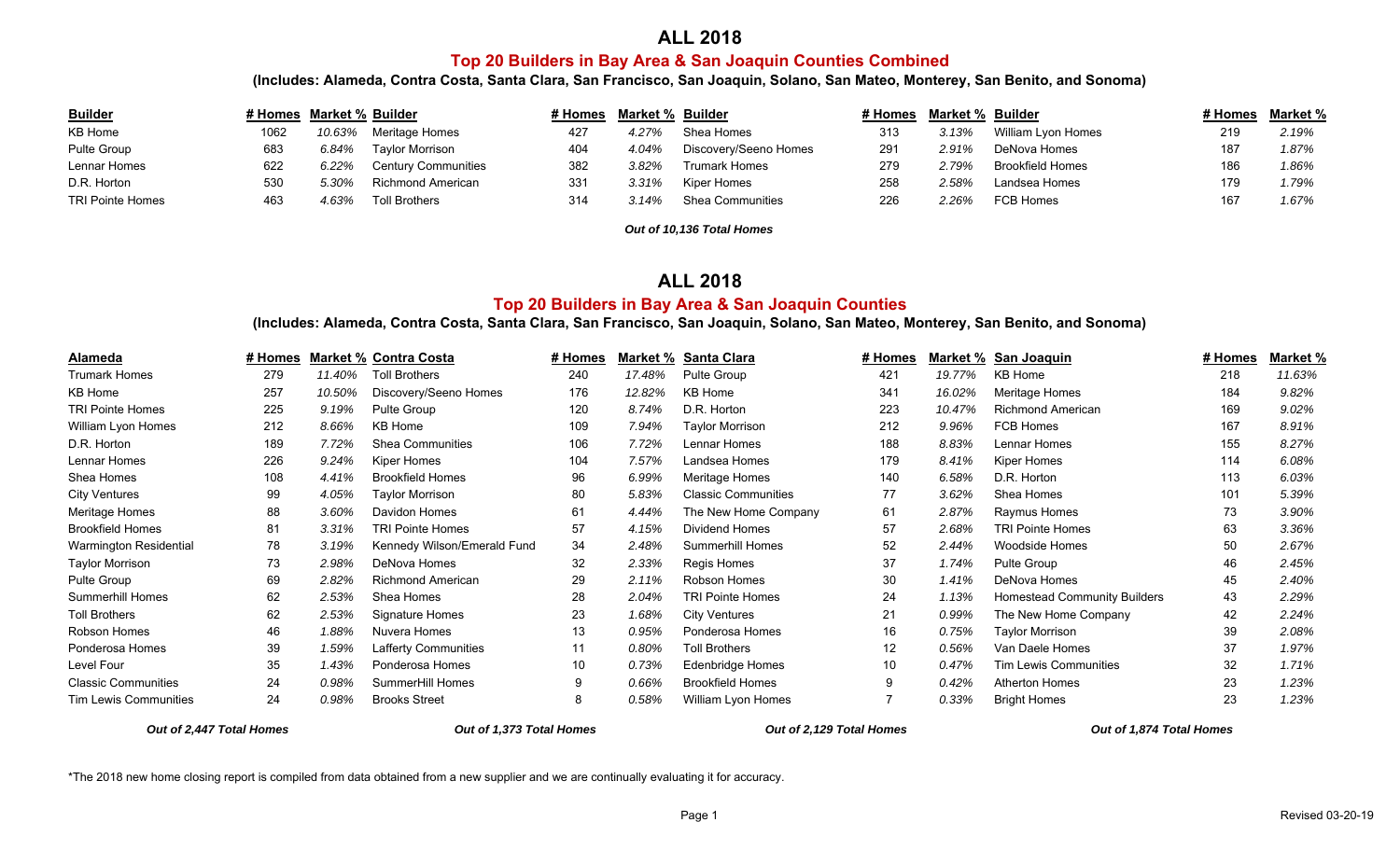## **ALL 2018 Top 20 Builders in Bay Area & San Joaquin Counties**

**(Includes: Alameda, Contra Costa, Santa Clara, San Francisco, San Joaquin, Solano, San Mateo, Monterey, San Benito, and Sonoma)**

| <b>San Francisco</b>                 | # Homes      | Market % Solano |                                | # Homes |        | Market % San Mateo         | # Homes        | Market % | <u>Monterey</u>              | # Homes | Market % |
|--------------------------------------|--------------|-----------------|--------------------------------|---------|--------|----------------------------|----------------|----------|------------------------------|---------|----------|
| CIM Group                            | 64           | 27.35%          | <b>Shea Communities</b>        | 120     | 17.78% | Lennar Homes               | 37             | 19.79%   | <b>Century Communities</b>   | 228     | 50.44%   |
| <b>JS Sullivan Development</b>       | 54           | 23.08%          | DeNova Homes                   | 105     | 15.56% | KB Home                    | 34             | 18.18%   | <b>Blue Mountain Homes</b>   | 55      | 12.17%   |
| Tishman Speyer                       | 34           | 14.53%          | Discovery/Seeno Homes          | 101     | 14.96% | Pulte Group                | 27             | 14.44%   | Shea Homes                   | 54      | 11.95%   |
| Jay Paul Company                     | 29           | 12.39%          | <b>TRI Pointe Homes</b>        | 94      | 13.93% | <b>Classic Communities</b> | 23             | 12.30%   | <b>Wathen Castanos Homes</b> | 50      | 11.06%   |
| <b>Presidio Development Partners</b> | 14           | 5.98%           | LGI Homes                      | 83      | 12.30% | Shea Homes                 | 22             | 11.76%   | Legacy Homes                 | 32      | 7.08%    |
| <b>DM Development</b>                | 6            | 2.56%           | Woodside Homes                 | 75      | 11.11% | The New Home Company       | 16             | 8.56%    | Renasci Development          | 20      | 4.42%    |
| KB Home                              | 6            | 2.56%           | <b>Richmond American</b>       | 43      | 6.37%  | City Ventures              | 15             | 8.02%    | Creekbridge Homes            | 10      | 2.21%    |
| <b>Encore Capital</b>                | $5^{\circ}$  | 2.14%           | <b>Blue Mountain Homes</b>     | 16      | 2.37%  | Edenbridge Homes           | 8              | 4.28%    | <b>CHISPA Housing</b>        | 3       | 0.66%    |
| Lennar Homes                         | 5            | 2.14%           | KB Home                        | 13      | 1.93%  | <b>JCJ Group</b>           | $\overline{2}$ | 1.07%    |                              |         |          |
| <b>Belrich International</b>         | 4            | 1.71%           | Lennar Homes                   | 11      | 1.63%  | Lafferty Communities       | $\overline{2}$ | 1.07%    |                              |         |          |
| Timespace San Francisco, LLC         | 4            | 1.71%           | <b>Richmond American Homes</b> | 5       | 0.74%  | Kenmark                    |                | 0.53%    |                              |         |          |
| Celtic Development                   | 3            | 1.28%           | D.R. Horton                    | 5       | 0.74%  |                            |                |          |                              |         |          |
| 401 Harrison Owner, LLC              | 2            | 0.85%           | Oaks Senior Apartments, LLC    | 3       | 0.44%  |                            |                |          |                              |         |          |
| A-Plus Builder Investment Inc.       | $\mathbf{2}$ | 0.85%           | <b>Citation Homes Northern</b> |         | 0.15%  |                            |                |          |                              |         |          |
| <b>Bosa Development</b>              |              | 0.43%           |                                |         |        |                            |                |          |                              |         |          |
| <b>Comstock Homes</b>                |              | 0.43%           |                                |         |        |                            |                |          |                              |         |          |

| Out of 234 Total Homes          |         | Out of 675 Total Homes |                            |              |                        | Out of 187 Total Homes     |                   |                        | Out of 452 Total Homes       |         |          |
|---------------------------------|---------|------------------------|----------------------------|--------------|------------------------|----------------------------|-------------------|------------------------|------------------------------|---------|----------|
| <b>San Benito</b>               | # Homes |                        | <b>Market % San Benito</b> | # Homes      | <b>Market % Sonoma</b> |                            | # Homes           | <b>Market % Sonoma</b> |                              | # Homes | Market % |
| <b>Century Communities</b>      | 136     | 32.54%                 | McDonald Real Estate, Inc. | $\mathbf{2}$ | 0.48%                  | <b>Richmond American</b>   | 90                | 25.94%                 | <b>Focus Realty Services</b> |         | 0.86%    |
| <b>Blue Mountain Homes</b>      | 79      | 18.90%                 |                            |              |                        | KB Home                    | 84                | 24.21%                 | Treewell, LLC                |         | 0.86%    |
| <b>Anderson Homes</b>           | 63      | 15.07%                 |                            |              |                        | Signature Homes            | 49                | 14.12%                 | <b>Comstock Homes</b>        |         | 0.58%    |
| Kiper Homes                     | 40      | 9.57%                  |                            |              |                        | <b>City Ventures</b>       | 23                | 6.63%                  | Ravello Investors, LLC       |         | 0.58%    |
| Legacy Homes                    | 35      | 8.37%                  |                            |              |                        | Synergy Group              | 21                | 6.05%                  | DeNova Homes                 |         | 0.29%    |
| K. Hovnanian Homes              | 33      | 7.89%                  |                            |              |                        | <b>Willow Glen Homes</b>   | 20                | 5.76%                  |                              |         |          |
| Stonebridge Homes               | 11      | 2.63%                  |                            |              |                        | <b>Skyhawk Development</b> | 19                | 5.48%                  |                              |         |          |
| Meritage Homes                  | 8       | 1.91%                  |                            |              |                        | <b>Blue Mountain Homes</b> | $12 \overline{ }$ | 3.46%                  |                              |         |          |
| Del Curto Brothers Construction | 6       | 1.44%                  |                            |              |                        | <b>Morgan Properties</b>   | 10                | 2.88%                  |                              |         |          |
| Hugh Bikle                      | 5       | 1.20%                  |                            |              |                        | <b>Cratus Homes</b>        | 8                 | 2.31%                  |                              |         |          |
|                                 |         |                        | Out of 418 Total Homes     |              |                        |                            |                   |                        | Out of 347 Total Homes       |         |          |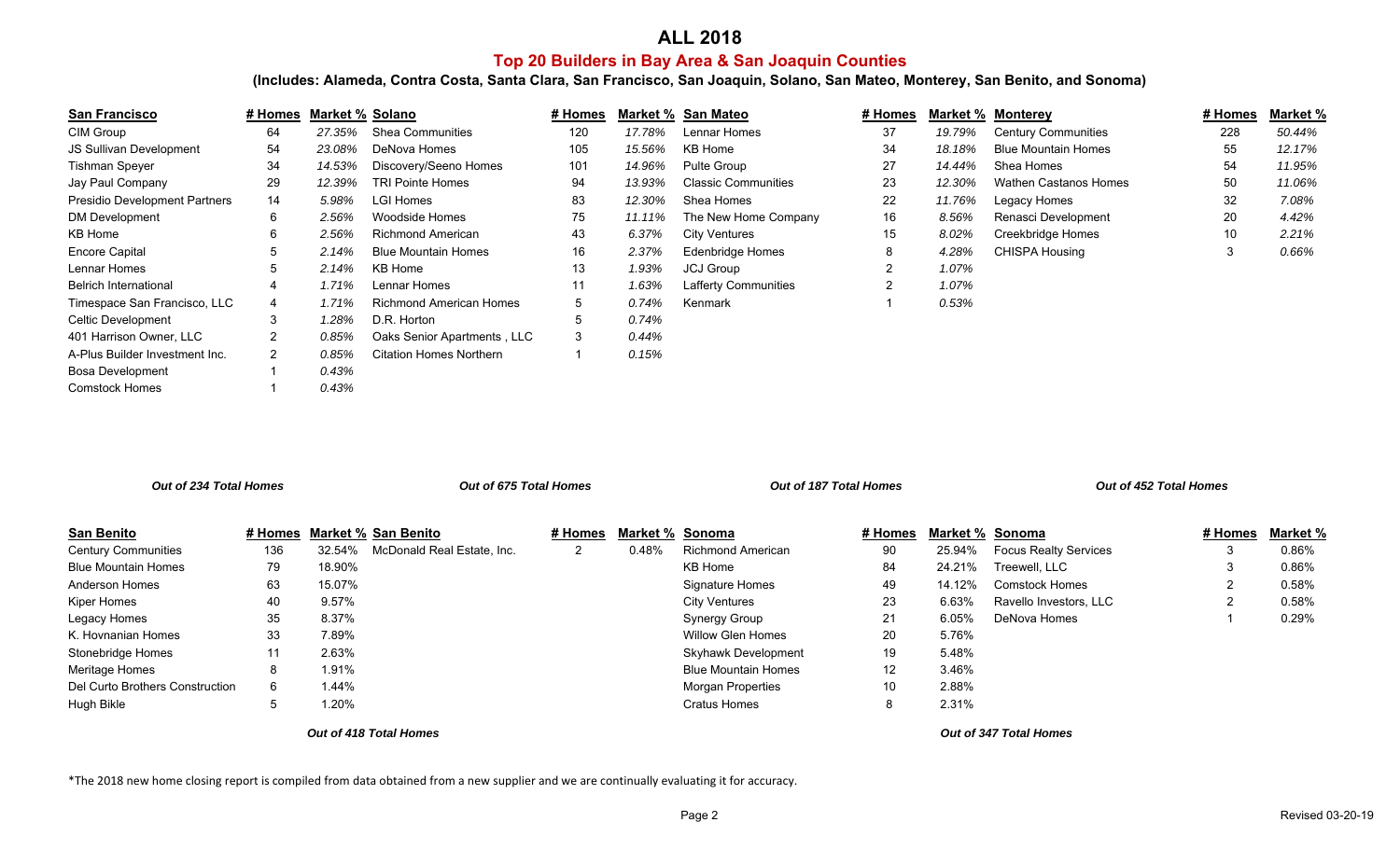## **ALL 2018**

## **Top 20 Builders in Sacramento Area Counties Combined**

**(Includes: El Dorado, Placer, Sacramento, Sutter, Yolo, and Yuba)**

| <b>Builder</b>           |      | # Homes Market % Builder |                      | # Homes | <b>Market % Builder</b> |                       | # Homes | Market % Builder |                                     |     | # Homes Market % |
|--------------------------|------|--------------------------|----------------------|---------|-------------------------|-----------------------|---------|------------------|-------------------------------------|-----|------------------|
| Lennar Homes             | 1299 | 23.82%                   | D.R. Horton          | 345     | 6.33%                   | Signature Homes       | 98      | 1.80%            | Cresleigh Homes                     |     | 1.17%            |
| Taylor Morrison          | 453  | 8.31%                    | Beazer Homes         | 275     | 5.04%                   | Meritage Homes        | 97      | .78%             | <b>Tim Lewis Communities</b>        |     | 1.03%            |
| K. Hovnanian Homes       | 444  | 8.14%                    | Woodside Homes       | 247     | 4.53%                   | Pulte Group           | 95      | 1.74%            | <b>Black Pine Communities</b>       |     | 1.03%            |
| JMC Homes (John Mourier) |      | 7.57%                    | The New Home Company | 204     | 3.74%                   | Anthem United         | 69      | 1.27%            | <b>Hilbers New Home Communities</b> | -51 | 0.94%            |
| KB Home                  | 369  | 6.77%                    | Elliott Homes        | 179     | 3.28%                   | Westmark Partners, LP | 67      | 23%              | The Mill at Broadway                |     | 0.81%            |

*Out of 5,454 Total Homes*

## **ALL 2018**

## **Top 20 Builders in Sacramento Area Counties**

#### **(Includes: El Dorado, Placer, Sacramento, Sutter, Yolo, and Yuba)**

| El Dorado                                          | # Homes | Market % | <b>Placer</b>                         | # Homes               | Market % | <b>Sacramento</b>             | # Homes | Market % | <u>Sutter</u>              | <u># Homes</u> | <b>Market %</b> |
|----------------------------------------------------|---------|----------|---------------------------------------|-----------------------|----------|-------------------------------|---------|----------|----------------------------|----------------|-----------------|
| Lennar Homes                                       | 247     | 54.65%   | <b>JMC Homes (John Mourier)</b>       | 393                   | 21.59%   | Lennar Homes                  | 578     | 20.88%   | Interwest Homes            | 16             | 47.06%          |
| Renasci Development                                | 42      | 9.29%    | Lennar Homes                          | 387                   | 21.26%   | K. Hovnanian Homes            | 354     | 12.79%   | Cresleigh Homes            |                | 32.35%          |
| The New Home Company                               | 31      | 6.86%    | <b>Taylor Morrison</b>                | 248                   | 13.63%   | KB Home                       | 271     | 9.79%    | KB Home                    |                | 14.71%          |
| K. Hovnanian Homes                                 | 30      | 6.64%    | D.R. Horton                           | 115                   | 6.32%    | <b>Beazer Homes</b>           | 250     | 9.03%    | Five Star Properties, Inc. |                | 2.94%           |
| <b>Toll Brothers</b>                               | 29      | 6.42%    | <b>Elliott Homes</b>                  | 114                   | 6.26%    | D.R. Horton                   | 230     | 8.31%    | <b>Karnegis Estates</b>    |                | 2.94%           |
| <b>Taylor Morrison</b>                             | 21      | 4.65%    | <b>Woodside Homes</b>                 | 104                   | 5.71%    | <b>Taylor Morrison</b>        | 184     | 6.65%    |                            |                |                 |
| <b>Premier United Communities</b>                  | 12      | 2.65%    | Pulte Group                           | 95                    | 5.22%    | Woodside Homes                | 143     | 5.17%    |                            |                |                 |
| Meritage Homes                                     | 10      | 2.21%    | KB Home                               | 92                    | 5.05%    | The New Home Company          | 118     | 4.26%    |                            |                |                 |
| Owens Realty Mortgage, Inc.                        | 10      | 2.21%    | Meritage Homes                        | 86                    | 4.73%    | <b>Westmark Partners, LP</b>  | 67      | 2.42%    |                            |                |                 |
| Ridge 45, LLC                                      | 8       | 1.77%    | Signature Homes                       | 50                    | 2.75%    | <b>Elliott Homes</b>          | 65      | 2.35%    |                            |                |                 |
| Parker Development                                 |         | 1.55%    | <b>Tim Lewis Communities</b>          | 33                    | 1.81%    | <b>Signature Homes</b>        | 48      | 1.73%    |                            |                |                 |
| Sherman & Boone Realtors                           | 2       | 0.44%    | Cresleigh Homes                       | 30                    | 1.65%    | The Mill at Broadway          | 44      | 1.59%    |                            |                |                 |
| KB Home                                            |         | 0.22%    | <b>Black Pine Communities</b>         | 15                    | 0.82%    | Anthem United                 | 43      | 1.55%    |                            |                |                 |
| McGill Construction. Inc.                          |         | 0.22%    | The New Home Company                  | 13                    | 0.71%    | <b>Black Pine Communities</b> | 41      | 1.48%    |                            |                |                 |
| Shepherds Trail, LLC                               |         | 0.22%    | New Martis Partners, LLC              | 10                    | 0.55%    | <b>Richmond American</b>      | 30      | 1.08%    |                            |                |                 |
|                                                    |         |          | <b>Evergreen Communities</b>          | 8                     | 0.44%    | <b>Westline Homes</b>         | 30      | 1.08%    |                            |                |                 |
|                                                    |         |          | TKR Homes, Inc.                       |                       | 0.38%    | Artisan Homes                 | 29      | 1.05%    |                            |                |                 |
|                                                    |         |          | <b>Real Capital Solutions</b>         | 6                     | 0.33%    | MBK Homes Northern Ca Ltd     | 29      | 1.05%    |                            |                |                 |
|                                                    |         |          | Artisan Homes                         | 3                     | 0.16%    | Cresleigh Homes               | 23      | 0.83%    |                            |                |                 |
|                                                    |         |          | Towne Development of Sacramento, Inc. | 3                     | 0.16%    | <b>Tim Lewis Communities</b>  | 23      | 0.83%    |                            |                |                 |
| Out of 452 Total Homes<br>Out of 1.820 Total Homes |         |          | Out of 2.768 Total Homes              | Out of 34 Total Homes |          |                               |         |          |                            |                |                 |